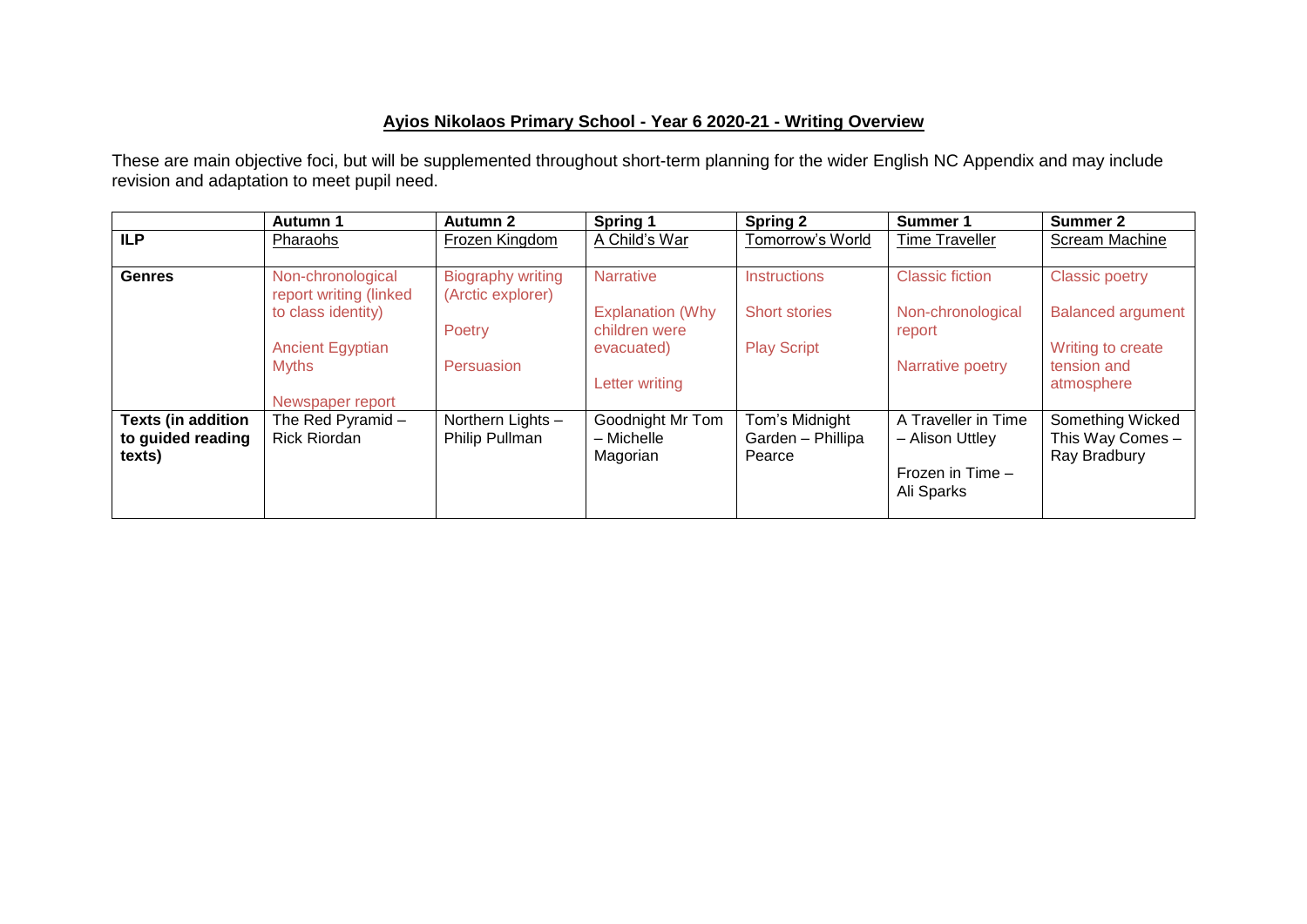| Paragraphs and        | Revision of expanding  | Simple, perfect     | Adding detail to   | Use of questions in | Structure and       | Revise subjunctive  |
|-----------------------|------------------------|---------------------|--------------------|---------------------|---------------------|---------------------|
| <b>Sentences</b>      | noun phrases           | and progressive     | reporting clauses  | introductions       | organisation of     | voice               |
|                       |                        | verb forms          | by expanding using |                     | paragraphs.         |                     |
|                       | Revision of simple,    |                     | adverbials etc.    | Imperative verbs    |                     | Formal and          |
|                       |                        |                     |                    |                     | Revise differences  |                     |
|                       | compound and           | Organising          |                    |                     |                     | informal writing    |
|                       | complex sentences      | paragraphs          | Time /causal       | Layout and          | between 1st/3rd     |                     |
|                       |                        |                     | conjunctions and   | features of         | person and tense    | Variety of sentence |
|                       | Revision of Alan Peat  |                     | adverbials         | playscripts         | forms               | lengths for given   |
|                       | sentences (Imagine 3,  |                     |                    |                     |                     | purpose             |
|                       | De:de, some; others)   |                     | Summarising        |                     | Range of clause     |                     |
|                       |                        |                     | information        |                     | structures for wide |                     |
|                       |                        |                     |                    |                     | variety of sentence |                     |
|                       |                        |                     |                    |                     | structures          |                     |
| <b>Vocabulary and</b> | Apostrophes            | Formal language     | Layout and         | Colons, semi-       | Hyphens             | Formal/informal     |
| <b>Punctuation</b>    | (including plural      |                     | punctuation of     | colons, bullet      |                     |                     |
|                       | possession)            | Colons, semi-       | dialogue           | points              | Poetic features,    |                     |
|                       |                        | colons, bullet      |                    |                     | e.g. hyperbole,     | Demonstrate the     |
|                       | Adverbs, adverbials or | points              | Vocabulary for     | Figurative          | personification,    | correct use of a    |
|                       | fronted                |                     | thoughts and       | language (e.g.      | repetition,         | range of            |
|                       | adverbials/adverbial   |                     | feelings           | simile or metaphor) | metaphor            | punctuation         |
|                       | clauses                | A range of          |                    |                     |                     | including, commas,  |
|                       | Punctuated             | figurative language |                    |                     | Language features:  | semi-colons,        |
|                       | accurately, with a     | and poetic devices  |                    |                     | Present tense       | dashes, colons,     |
|                       | range of punctuation   |                     |                    |                     | <b>Third Person</b> | hyphens             |
|                       |                        | Modal verbs         |                    |                     | Passive Voice       |                     |
|                       | Hyphens                |                     |                    |                     | Impersonal tone     | Poetic features     |
|                       |                        | Subjunctive form of |                    |                     |                     |                     |
|                       |                        | verbs               |                    |                     | Technical           |                     |
|                       |                        |                     |                    |                     | vocabulary          |                     |
|                       |                        |                     |                    |                     |                     |                     |